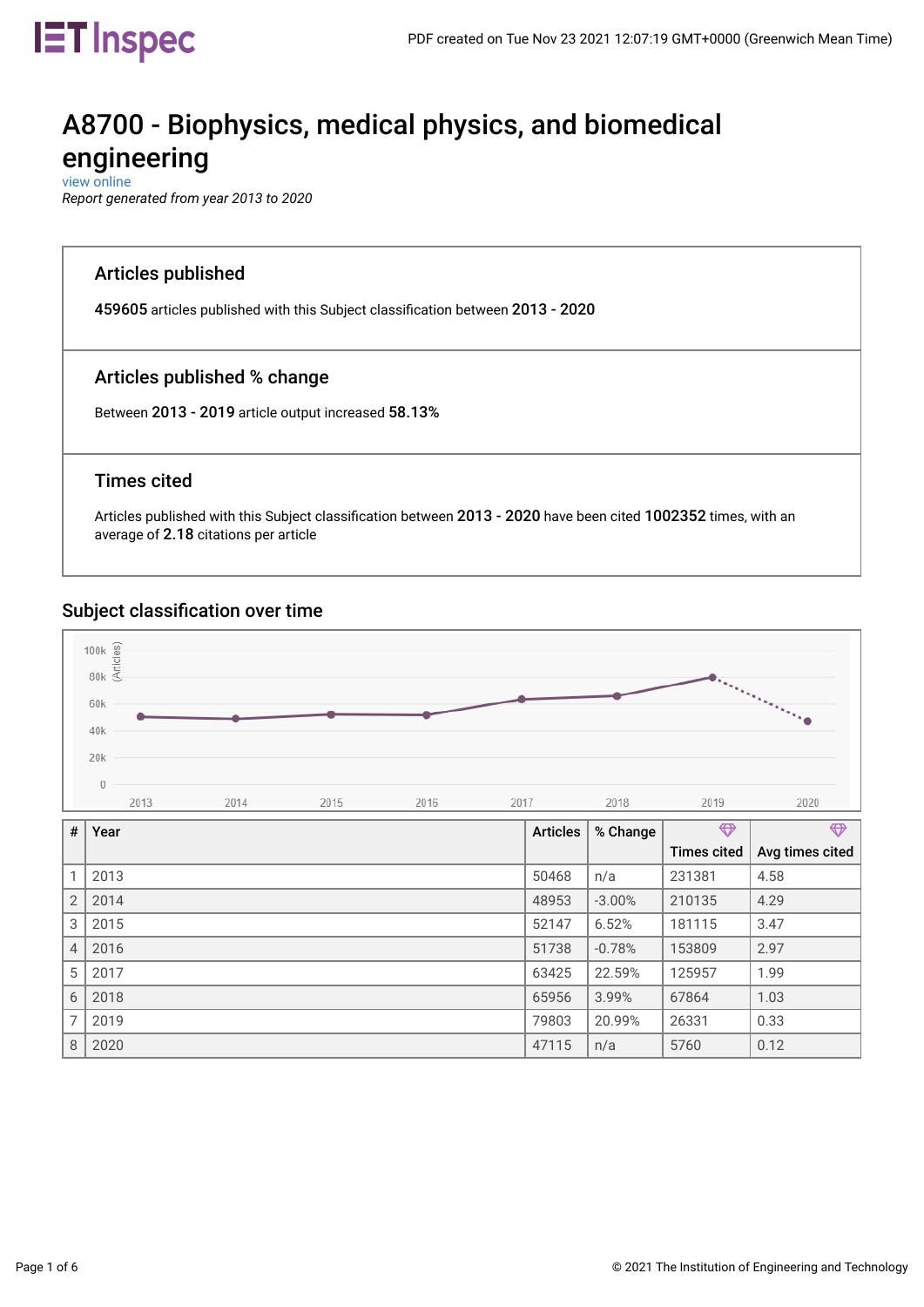

# Co-occurring concepts

| #              | <b>Controlled terms</b>                                                                                                                                                                                                                                                                                                                                                                                                                         | <b>Articles</b> |
|----------------|-------------------------------------------------------------------------------------------------------------------------------------------------------------------------------------------------------------------------------------------------------------------------------------------------------------------------------------------------------------------------------------------------------------------------------------------------|-----------------|
| 1              | cellular biophysics                                                                                                                                                                                                                                                                                                                                                                                                                             | 99190           |
| $\overline{2}$ | molecular biophysics                                                                                                                                                                                                                                                                                                                                                                                                                            | 98340           |
| 3              | medical image processing                                                                                                                                                                                                                                                                                                                                                                                                                        | 89040           |
| 4              | biomedical materials                                                                                                                                                                                                                                                                                                                                                                                                                            | 71908           |
| 5              | biochemistry                                                                                                                                                                                                                                                                                                                                                                                                                                    | 63079           |
| 6              | diseases                                                                                                                                                                                                                                                                                                                                                                                                                                        | 62474           |
| 7              | proteins                                                                                                                                                                                                                                                                                                                                                                                                                                        | 61314           |
| 8              | cancer                                                                                                                                                                                                                                                                                                                                                                                                                                          | 51310           |
| 9              | nanomedicine                                                                                                                                                                                                                                                                                                                                                                                                                                    | 49110           |
| 10             | biomechanics                                                                                                                                                                                                                                                                                                                                                                                                                                    | 40057           |
| 11             | nanoparticles                                                                                                                                                                                                                                                                                                                                                                                                                                   | 39837           |
| 12             | medical signal processing                                                                                                                                                                                                                                                                                                                                                                                                                       | 39673           |
| 13             | neurophysiology                                                                                                                                                                                                                                                                                                                                                                                                                                 | 37441           |
| 14             | biomedical optical imaging                                                                                                                                                                                                                                                                                                                                                                                                                      | 34643           |
| 15             | nanofabrication                                                                                                                                                                                                                                                                                                                                                                                                                                 | 34237           |
| 16             | tumours                                                                                                                                                                                                                                                                                                                                                                                                                                         | 34078           |
| 17             | biomedical MRI                                                                                                                                                                                                                                                                                                                                                                                                                                  | 31965           |
| 18             | microorganisms                                                                                                                                                                                                                                                                                                                                                                                                                                  | 31771           |
| 19             | biological tissues                                                                                                                                                                                                                                                                                                                                                                                                                              | 29993           |
| 20<br>÷ .      | drugs<br>$\overline{ }$ $\overline{ }$ $\overline{ }$ $\overline{ }$ $\overline{ }$ $\overline{ }$ $\overline{ }$ $\overline{ }$ $\overline{ }$ $\overline{ }$ $\overline{ }$ $\overline{ }$ $\overline{ }$ $\overline{ }$ $\overline{ }$ $\overline{ }$ $\overline{ }$ $\overline{ }$ $\overline{ }$ $\overline{ }$ $\overline{ }$ $\overline{ }$ $\overline{ }$ $\overline{ }$ $\overline{ }$ $\overline{ }$ $\overline{ }$ $\overline{$<br>. | 29384           |

*Total terms : 7594*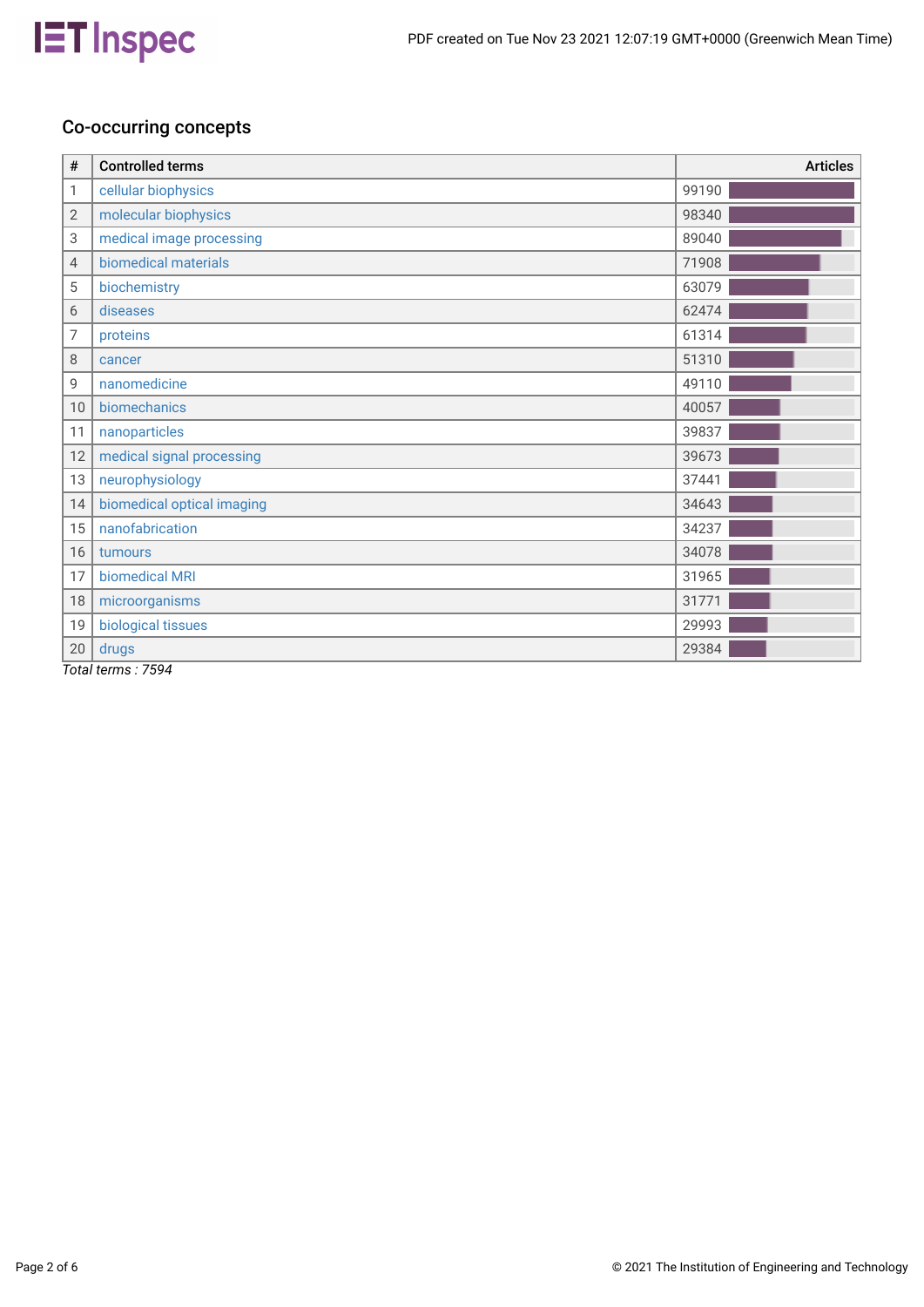

| <b>Subject classifications</b>                                                               | <b>Articles</b>           |
|----------------------------------------------------------------------------------------------|---------------------------|
| A8000 - Cross-disciplinary physics and related areas of science and technology               | 459605                    |
| A8770 - Biomedical engineering                                                               | 346149                    |
| B7000 - Instrumentation and special applications                                             | 288155                    |
| B7500 - Medical physics and biomedical engineering                                           | 276646                    |
| B7510 - Biomedical measurement and imaging                                                   | 212422                    |
| C7000 - Computer applications                                                                | 167418                    |
| C7300 - Natural sciences computing                                                           | 166087                    |
| C7330 - Biology and medical computing                                                        | 165952                    |
| A8770E - Patient diagnostic methods and instrumentation                                      | 161813                    |
| A8760 - Medical and biomedical uses of fields, radiations, and radioactivity; health physics | 158227                    |
| <b>B6000 - Communications</b>                                                                | 142943                    |
| C5000 - Computer hardware                                                                    | 139979                    |
| C5200 - Logic design and digital techniques                                                  | 138170                    |
| B6100 - Information and communication theory                                                 | 137016                    |
| C5260 - Digital signal processing                                                            | 136228                    |
| A8715 - Molecular biophysics                                                                 | 110762                    |
| A8725 - Cellular biophysics                                                                  | 110154                    |
| A0000 - General                                                                              | 106460                    |
| B6135 - Optical, image and video signal processing                                           | 95767                     |
| C5260B - Computer vision and image processing techniques                                     | 95746                     |
|                                                                                              | —<br>$\sim$ $\sim$ $\sim$ |

*Total codes : 2901*

# Top organisations

| #               | Organisations                                                 | <b>Articles</b> |
|-----------------|---------------------------------------------------------------|-----------------|
| 1               | Shanghai Jiao Tong University<br>Shanghai, China<br>academic  | 3869            |
| 2               | <b>Harvard University</b><br>Cambridge, USA<br>academic       | 3401            |
| 3               | <b>Tsinghua University</b><br>Beijing, China<br>academic      | 3212            |
| $\overline{4}$  | <b>Stanford University</b><br>Stanford, USA<br>academic       | 2882            |
| 5               | <b>Zhejiang University</b><br>Hangzhou, China<br>academic     | 2842            |
| 6               | <b>Johns Hopkins University</b><br>Baltimore, USA<br>academic | 2827            |
| 7               | <b>Imperial College London</b><br>London, UK<br>academic      | 2687            |
| 8               | <b>University College London</b><br>London, UK<br>academic    | 2639            |
| 9               | <b>University of Michigan</b><br>Ann Arbor, USA<br>academic   | 2503            |
| 10 <sup>1</sup> | <b>University of Toronto</b><br>Toronto, Canada<br>academic   | 2408            |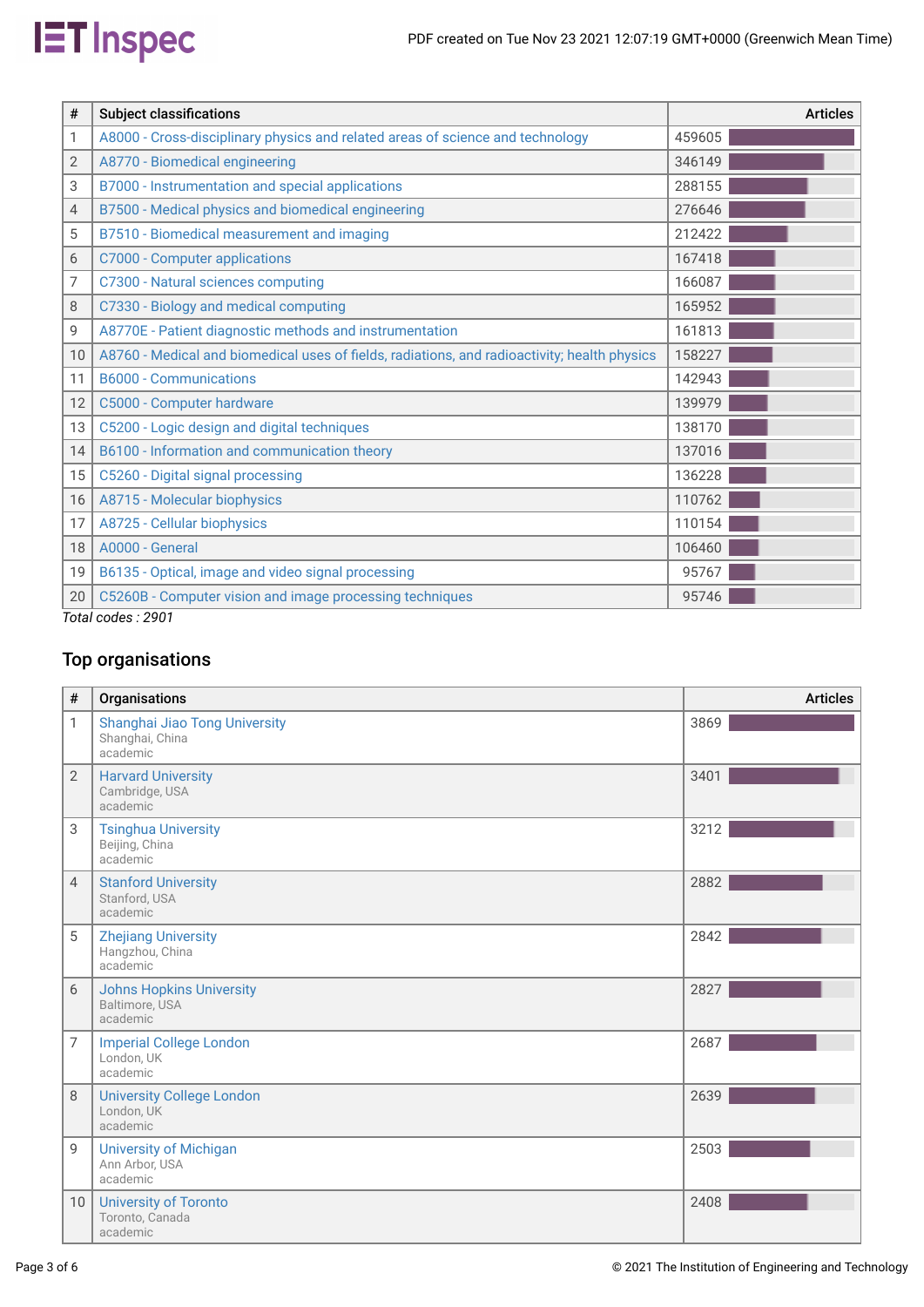# **IET** Inspec

| #                       | Organisations                                                                                            | <b>Articles</b> |
|-------------------------|----------------------------------------------------------------------------------------------------------|-----------------|
| 11                      | <b>Nanyang Technological University</b><br>Singapore, Singapore<br>academic                              | 2291            |
| 12                      | <b>National University of Singapore</b><br>Singapore, Singapore<br>academic                              | 2239            |
| 13                      | <b>Tianjin University</b><br>Tianjin, China<br>academic                                                  | 2203            |
| 14                      | <b>Peking University</b><br>Beijing, China<br>academic                                                   | 2182            |
| 15 <sup>1</sup>         | <b>Tokyo Daigaku</b><br>Bunkyo-ku, Japan<br>academic                                                     | 2092            |
| 16                      | University of Pennsylvania<br>Philadelphia, USA<br>academic                                              | 2092            |
| 17                      | <b>Sichuan University</b><br>Chengdu, China<br>academic                                                  | 2077            |
| 18 <sup>1</sup>         | <b>University of Oxford</b><br>Oxford, UK<br>academic                                                    | 2076            |
| 19                      | <b>University of California Los Angeles</b><br>Los Angeles, USA<br>academic                              | 2071            |
| 20 <sup>1</sup><br>$ -$ | Hermann von Helmholtz-Gemeinschaft Deutscher Forschungszentren<br>Bonn, Germany<br>academic<br>$1 - 100$ | 2002            |

*Total organisations : 15129*

# Journals

| #  | Journal                                                                      | <b>Articles</b> |
|----|------------------------------------------------------------------------------|-----------------|
| 1  | Proceedings of SPIE - Progress in Biomedical Optics and Imaging              | 13118           |
| 2  | Proceedings of SPIE                                                          | 8707            |
| 3  | arXiv                                                                        | 6797            |
| 4  | Materials Science and Engineering: C (Materials for Biological Applications) | 6499            |
| 5  | <b>Biosensors and Bioelectronics</b>                                         | 6261            |
| 6  | Journal of Physics: Conference Series                                        | 4938            |
| 7  | <b>Biomaterials</b>                                                          | 4860            |
| 8  | Journal of Materials Chemistry B                                             | 4806            |
| 9  | AIP Conference Proceedings                                                   | 4465            |
| 10 | Sensors and Actuators B: Chemical                                            | 4134            |
| 11 | Physics in Medicine & Biology                                                | 4114            |
| 12 | International Journal of Biological Macromolecules                           | 3558            |
| 13 | Acta Biomaterialia                                                           | 3435            |
| 14 | <b>Biophysical Journal</b>                                                   | 3423            |
| 15 | Journal of Biomechanics                                                      | 3204            |
| 16 | Nanoscale                                                                    | 3160            |
| 17 | Sensors                                                                      | 3031            |
| 18 | Journal of the Acoustical Society of America                                 | 2980            |
| 19 | Magnetic Resonance in Medicine                                               | 2972            |
| 20 | <b>IEEE Access</b>                                                           | 2674            |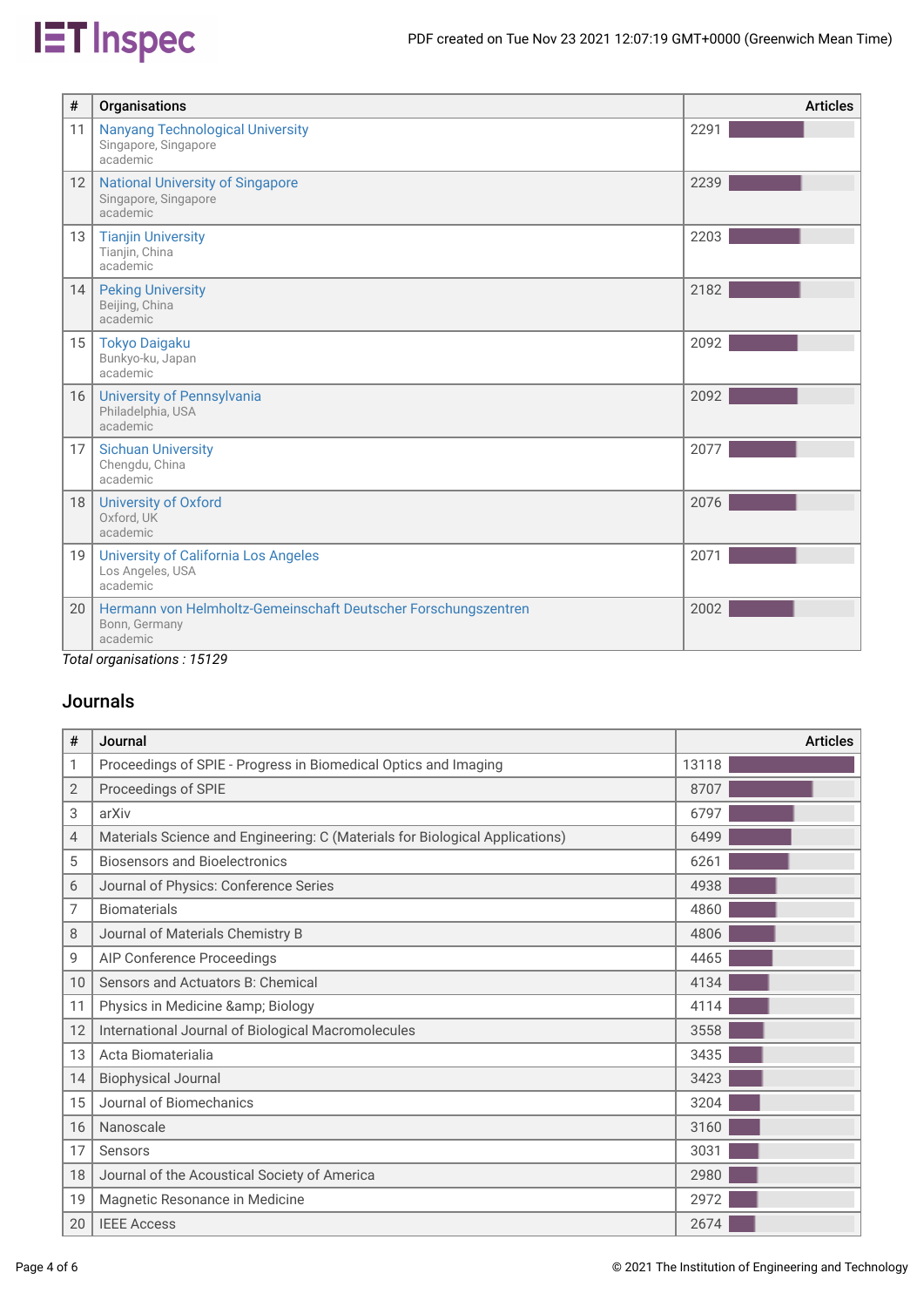

*Total journals : 3723*

# **Conferences**

| #              | Conference                                                                                                               | <b>Articles</b> |
|----------------|--------------------------------------------------------------------------------------------------------------------------|-----------------|
| 1              | 2015 37th Annual International Conference of the IEEE Engineering in Medicine and Biology<br>Society (EMBC). Proceedings | 1818            |
| $\overline{2}$ | 2013 35th Annual International Conference of the IEEE Engineering in Medicine and Biology<br>Society (EMBC)              | 1716            |
| 3              | 2014 36th Annual International Conference of the IEEE Engineering in Medicine and Biology<br>Society (EMBC)              | 1549            |
| 4              | 2016 38th Annual International Conference of the IEEE Engineering in Medicine and Biology<br>Society (EMBC)              | 1445            |
| 5              | 2019 41st Annual International Conference of the IEEE Engineering in Medicine and Biology<br>Society (EMBC)              | 1374            |
| 6              | 2018 40th Annual International Conference of the IEEE Engineering in Medicine and Biology<br>Society (EMBC)              | 1197            |
| 7              | 2020 42nd Annual International Conference of the IEEE Engineering in Medicine &<br><b>Biology Society (EMBC)</b>         | 1168            |
| 8              | 2017 39th Annual International Conference of the IEEE Engineering in Medicine and Biology<br>Society (EMBC)              | 1073            |
| 9              | 2017 IEEE International Ultrasonics Symposium (IUS)                                                                      | 977             |
| 10             | 2019 IEEE International Ultrasonics Symposium (IUS). Proceedings                                                         | 413             |
| 11             | 2013 IEEE Nuclear Science Symposium and Medical Imaging Conference (2013 NSS/MIC)                                        | 404             |
| 12             | 2015 IEEE 12th International Symposium on Biomedical Imaging (ISBI)                                                      | 365             |
| 13             | 2020 IEEE International Ultrasonics Symposium (IUS)                                                                      | 363             |
| 14             | 2020 IEEE 17th International Symposium on Biomedical Imaging (ISBI)                                                      | 361             |
| 15             | 2013 6th International IEEE/EMBS Conference on Neural Engineering (NER 2013)                                             | 350             |
| 16             | 2013 IEEE 10th International Symposium on Biomedical Imaging: From Nano to Macro (ISBI)<br>2013)                         | 350             |
| 17             | 2014 IEEE International Ultrasonics Symposium (IUS)                                                                      | 346             |
| 18             | 2019 IEEE 16th International Symposium on Biomedical Imaging (ISBI 2019)                                                 | 343             |
| 19             | 2014 IEEE 11th International Symposium on Biomedical Imaging (ISBI 2014)                                                 | 328             |
| 20             | 2018 IEEE International Ultrasonics Symposium (IUS)                                                                      | 323             |

*Total conferences : 10633*

# Related controlled terms

| #               | <b>Controlled terms</b> | <b>Articles</b> |
|-----------------|-------------------------|-----------------|
| 1               | biochemistry            | 63079           |
| $\mathbf{2}$    | diseases                | 62474           |
| 3               | cancer                  | 51310           |
| 4               | tumours                 | 34078           |
| 5               | microorganisms          | 31771           |
| 6               | biological tissues      | 29993           |
| 7               | drugs                   | 29384           |
| 8               | bone                    | 26249           |
| 9               | blood                   | 20139           |
| 10 <sup>°</sup> | medical disorders       | 16757           |
| 11              | skin                    | 12121           |
| 12              | cardiology              | 11671           |
| 13              | biological organs       | 11067           |